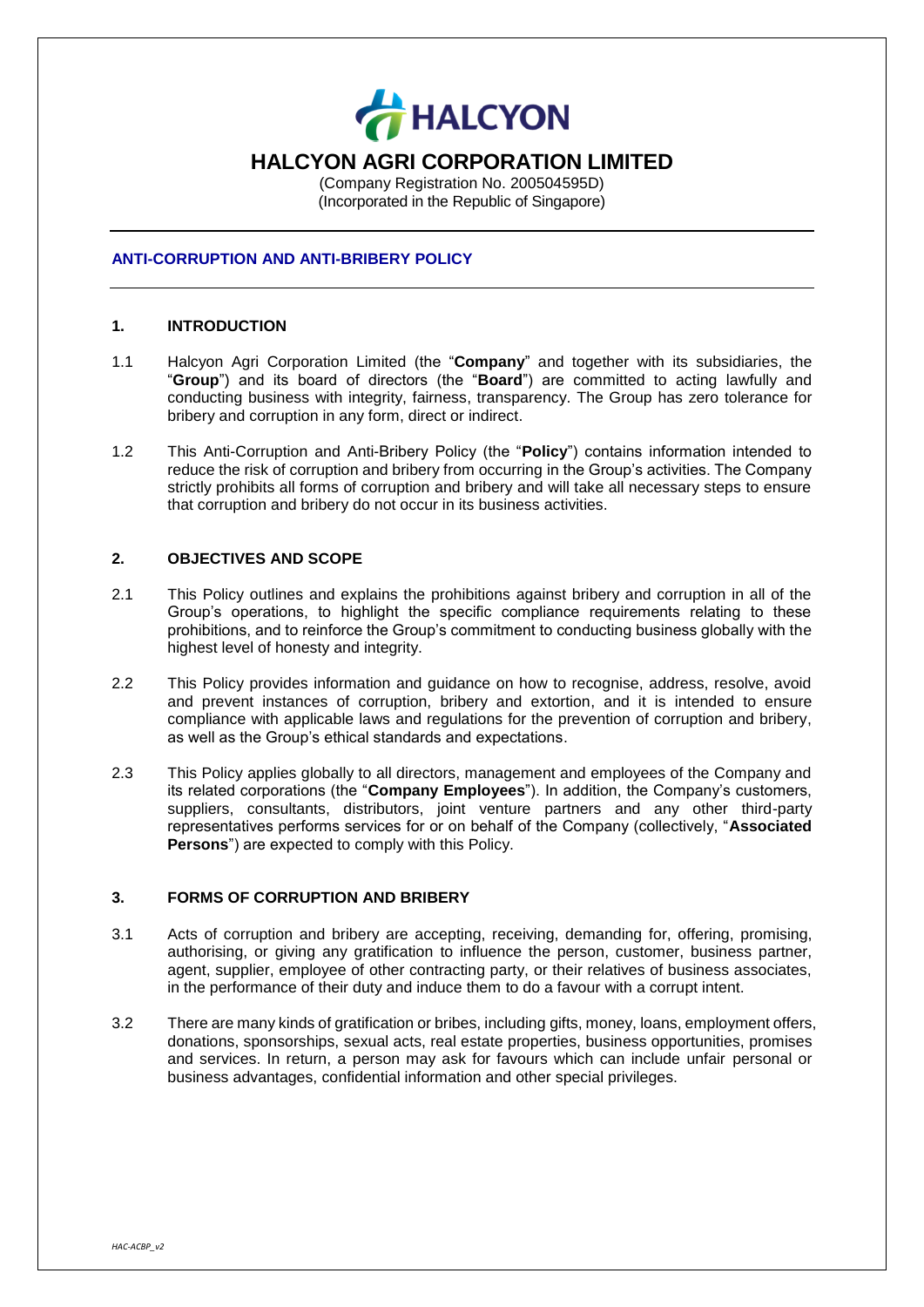#### **HALCYON AGRI CORPORATION LIMITED**

Anti-Corruption and Anti-Bribery Policy Page 2 of 5

### **4. KEY PRINCIPLES AND COMPLIANCE**

- 4.1 The Group strictly prohibits any forms of corruption and bribery in conducting our business.
- 4.2 Company Employees must practice fair dealing, honesty and integrity in every aspect of dealing with other employees, customers, suppliers, competitors, shareholders, the business community, and the public and government authorities.
- 4.3 Company Employees and Associated Persons may not, directly or indirectly, (i) offer, (ii) promise, (iii) agree to pay, (iv) authorise payment of, (v) pay, (vi) give, (vii) accept, or (viii) solicit anything of a significant value (other than salary, wages or other ordinary compensation from the Company) to or from any third party in order to secure or reward an improper benefit or improper performance of a function or activity. They should also avoid any conduct that creates even the appearance of improper activity or conduct.
- 4.4 The Group operates in some countries where the request for bribes in order for business to progress is common place. Payment of such bribes no matter how small, is prohibited. Company Employee should seek consultation with immediate supervisor who should discuss with relevant authorities.
- 4.5 Company Employees are required to observe the anti-corruption and anti-bribery legislations and regulations in the countries where the Groups operates and do not engage in any corrupt or bribery practices. Violations can have severe consequences for the Group, Company Employees and Associated Persons, including criminal and civil penalties.
- 4.6 The Company and Company Employees should record all financial transactions according to the Company's financial and internal control policies and procedures. Payments and other compensation to third parties should be accurately recorded in the Company's corporate books, records, and accounts in a timely manner and in reasonable detail. Proper reporting should include clear notation regarding the nature of each expense, identification of all recipients and/or participants, the necessary approvals received for the expense and the accounts payable voucher.
- 4.7 Failure to comply with this Policy may result in severe consequences. Any Company Employee or Associated Person found to have engaged in prohibited conduct or ignored suspicious activity may face discipline, including termination of employment or contract and/or referral to appropriate law enforcement authorities for criminal prosecution.

# **5. GUIDELINES ON SPECIFIED ACTIVITIES**

- 5.1 *Gift, Meal and Entertainment*. This Policy does not prohibit expenditures of reasonable amounts for gift, meal and entertainment of suppliers and customers which are an ordinary and customary business practice for various legitimate reasons. Provision of gifts, meals and entertainment should not be lavish, extravagant or out of line with country or industry norms, and not prohibited under the local laws.
- 5.2 *Facilitation Payments.* All facilitation payments are prohibited by this Policy. Company Employees and Associated Persons must not make facilitation payments of any kind or allow others to make them on behalf of the Group.
- 5.3 *Charitable Donations.* All charitable contributions must be made in accordance with ethical standards and in compliance with all applicable laws. Company Employees must not use charitable donation to conceal a bribe.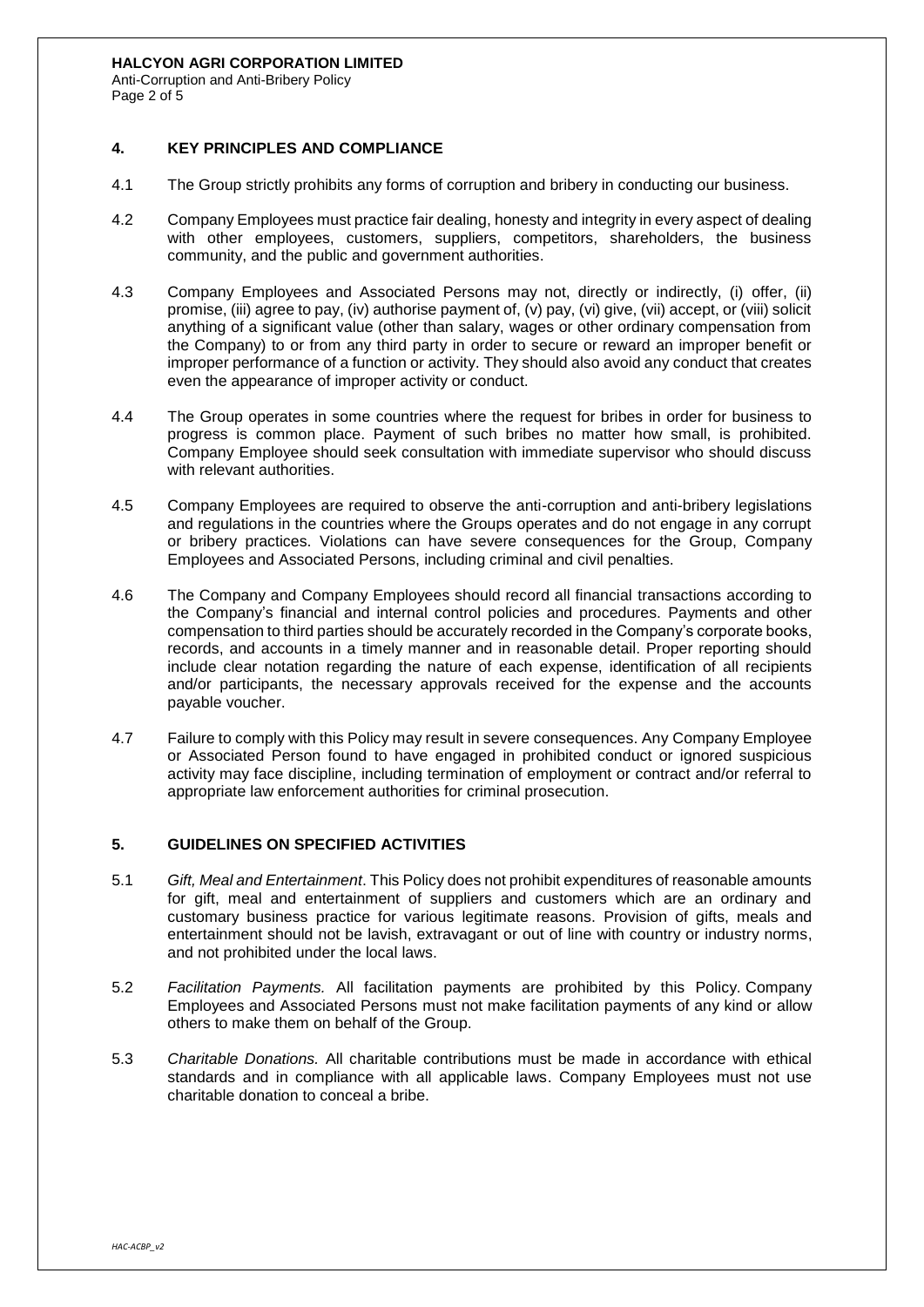Anti-Corruption and Anti-Bribery Policy Page 3 of 5

- 5.4 *Political Contributions.* The Company does not make donations to political parties and political associations (as defined under the Political Donations Act, Chapter 236, Singapore) nor to candidates and/or election agents in a parliamentary election or presidential election. Company Employees must not make political contributions, monetary or non-monetary, for the purpose of obtaining, retaining or directing business to the Company or any other entity.
- 5.5 *Abuse of Position*. When acting on behalf of the Group, Company Employee must not abuse his position in the company for unfair personal advantage and benefits through sales, trading, purchasing or investment transactions.

# **6. WORKING WITH ASSOCIATED PERSONS**

- 6.1 The Group do not condone the action of, nor do we wish to be held liable for, any of the Associated Persons who may have made any bribes whilst acting for us, whether with or without our knowledge.
- 6.2 It is important that all Associated Persons are aware of and acknowledge the Group's zero tolerance to corruption and bribery and comply with the applicable anti-corruption and antibribery laws. The Associated Persons should undertake not to engage in any form of bribery or corruption.
- 6.3 It is vital that Company Employees pay close attention to the Company's relationships with Associated Persons. Each Associated Person should be carefully selected and evaluated by the Company Employees before the engaging any third-party representative performs services for or on the Company's behalf, and Associated Persons should be selected solely on the basis of merit.
- 6.4 While each Associated Person relationship should be evaluated on its specific facts, examples of "red flags" that may signify a heightened risk to the Company are provided at Appendix 1 as a guidance. If a potential Associated Person or Associated Person exhibits one or more of these "red flags," either before entering into a business relationship, or while that relationship is ongoing, the Company Employee must raise those issues with a supervisor for further review and due diligence.

# **7. REPORTING ACTUAL OR SUSPECTED WRONGDOING**

- 7.1 Any Company Employee or Associated Person who is asked to provide or is offered bribery in a manner that is prohibited by this Policy or suspects that another Company Employee, Associated Person or anyone else is engaging in conduct that this Policy prohibits, must contact a supervisor or follow the procedure for reporting under the Company's Whistleblowing Policy.
- 7.2 Any report of a suspicious conduct will be treated as confidential. No Company Employee or Associated Person acting in good faith will suffer adverse consequences for reporting or for refusing to engage in prohibited conduct, even if such refusal results in loss of business to the Company.
- 7.3 The Group will not tolerate any retribution or retaliation against anyone who has, in good faith:
	- (a) sought advice regarding any conduct that may have violated this Policy;
	- (b) refused to participate in conduct that may violate this Policy, and/or
	- (c) has reported a good faith suspicion of a violation of this Policy.
- 7.4 Company Employees can be regarded as having sufficient knowledge for a violation of anticorruption and anti-bribery laws in the countries which the Group operates its business. Company Employees should not ignore corruption or bribery-related issues that come to their attention in the course of business. "Turning a blind eye" to, or ignoring, suspicious actions on the part of Company Employees or Associated Persons is not a defence to criminal liability.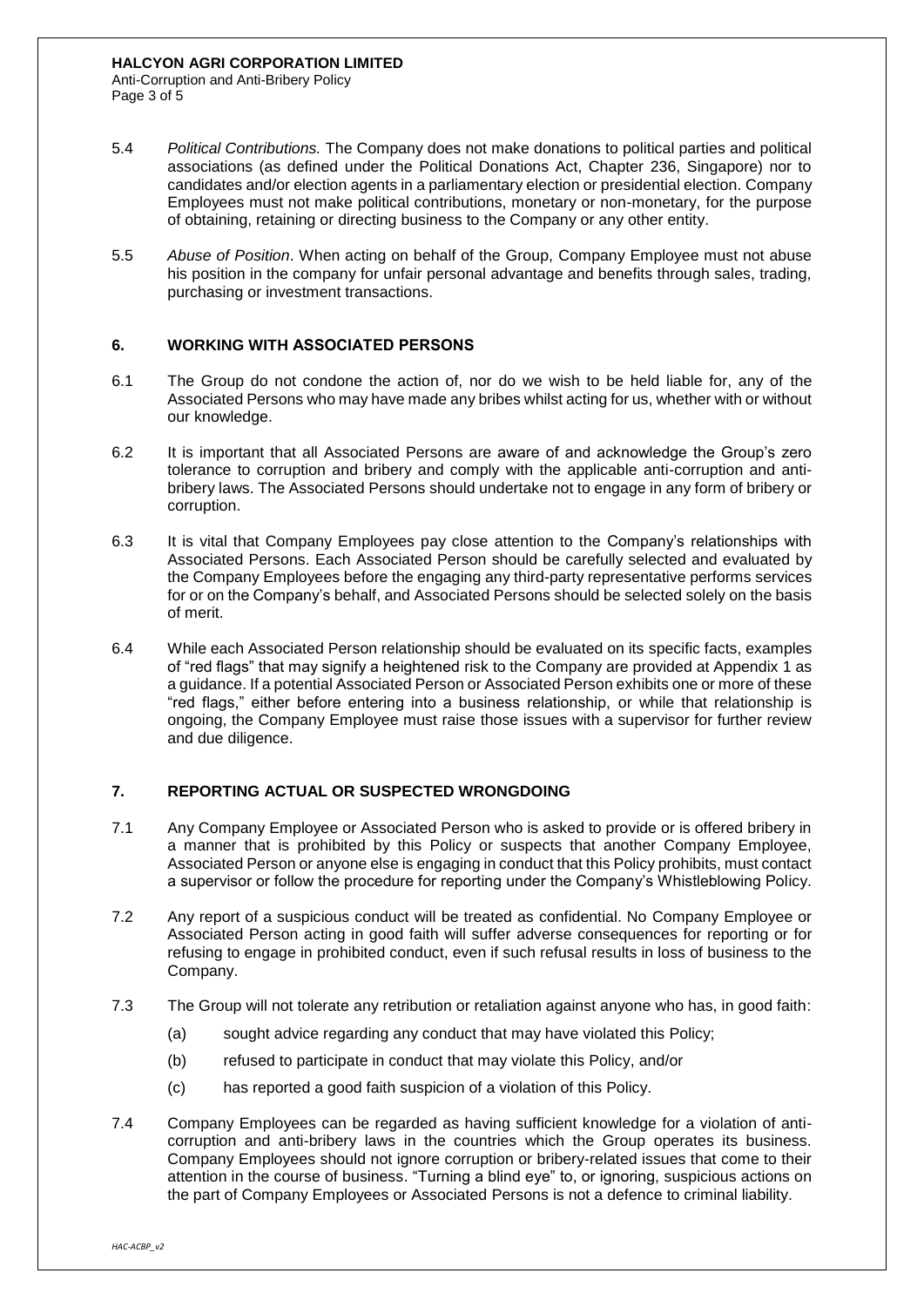#### **HALCYON AGRI CORPORATION LIMITED**

Anti-Corruption and Anti-Bribery Policy Page 4 of 5

# **8. ANTI-CORRUPTION AND ANTI-BRIBERY LAWS**

The Group and all the Company Employees and Associated Person must comply with anticorruption and bribery legislation of Singapore and any country in which the Group operates or does business, including but not limited to:

- (a) Prevention of Corruption Act, Chapter 241 of Singapore;
- (b) The Bribery Act (UK);
- (c) The Foreign Corrupt Practices Act (US); and
- (d) Other local anti-bribery laws.

# **9. IMPLEMENTATION AND COMMUNICATION OF POLICY**

- 9.1 It is the responsibility of every Company Employee to read, understand and comply with this Policy. Company Employees and certain Associated Persons will receive relevant training sessions to guide their compliance.
- 9.2 This Policy is subject to regular review by the Company, and it may be revised periodically to reflect changes in the Company's procedures.